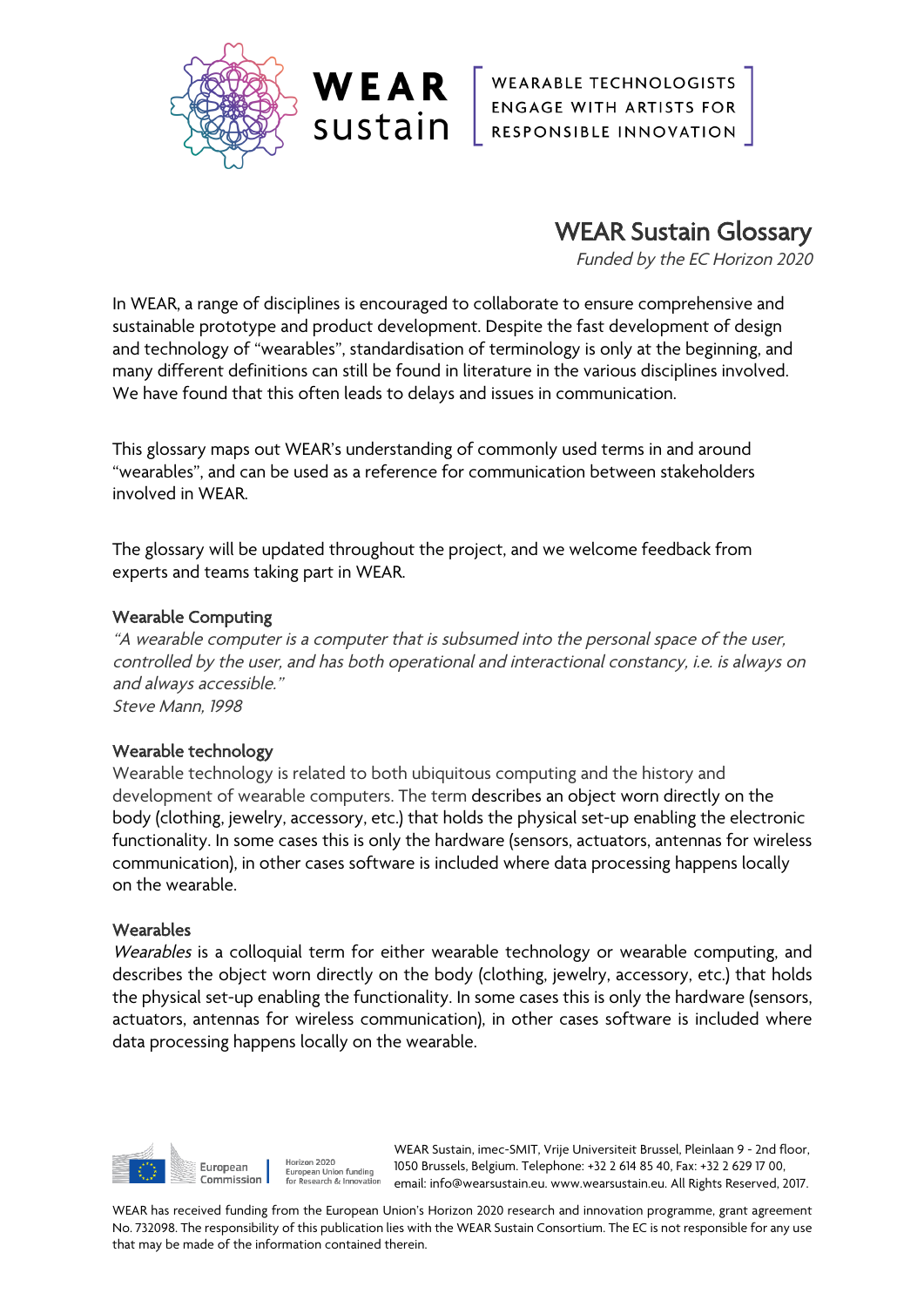

WEAR ENGAGE WITH ARTISTS FOR SUSTAIN ENGAGE WITH ARTISTS FOR

# Smart materials

Smart materials are materials that have one or more properties that can be significantly changed in a controlled way by external stimuli, such as stress, temperature, moisture, pH value, electric or magnetic fields.

## Smart textiles

Smart textiles are textiles that have been treated (e.g. printed, coated, dyed) with smart materials, and can be significantly changed in a controlled way by external stimuli, such as stress, temperature, moisture, pH value, electric or magnetic fields.

# Electronic textiles (e-textiles)

Fibres that conduct electricity are at the centre of a wide field of research that spans textile engineering, electronic engineering, textile design, fashion design, applied physics and chemistry. Conductivity is achieved by either coating fibres with conductive metals or polymers, or by winding conductive thin ribbons or metal threads around a core (Cork, 2015). Although some techniques have been used for centuries to apply decorative

value to textile products, thin flexible fibres came only widely into electrical operation in the form of the filament in the electrical lamp (Edison, 1880).

## Interactive textiles

Interactive textiles describe fabrics and textile materials with embedded electronic and / or computational functionality, that take advantage of the familiarity of moving textile and soft materials (e.g. folding, crumpling, stretching), to design intuitive modes for interaction between textile and user.

## Interactive clothing

Interactive clothing describes garments with embedded electronic and computational functionality, that take advantage of the familiarity of dressing and using garments, to design intuitive modes for interaction between garment and wearer.

## Fashionable Technology

The term Fashionable Technology, coined by Sabine Seymour, describes garments, accessories, or jewelry that combine aesthetics and style with functional technology (Seymour, 2008, p.12).



WEAR Sustain, imec-SMIT, Vrije Universiteit Brussel, Pleinlaan 9 - 2nd floor, 1050 Brussels, Belgium. Telephone: +32 2 614 85 40, Fax: +32 2 629 17 00, email: info@wearsustain.eu. www.wearsustain.eu. All Rights Reserved, 2017.

WEAR has received funding from the European Union's Horizon 2020 research and innovation programme, grant agreement No. 732098. The responsibility of this publication lies with the WEAR Sustain Consortium. The EC is not responsible for any use that may be made of the information contained therein.